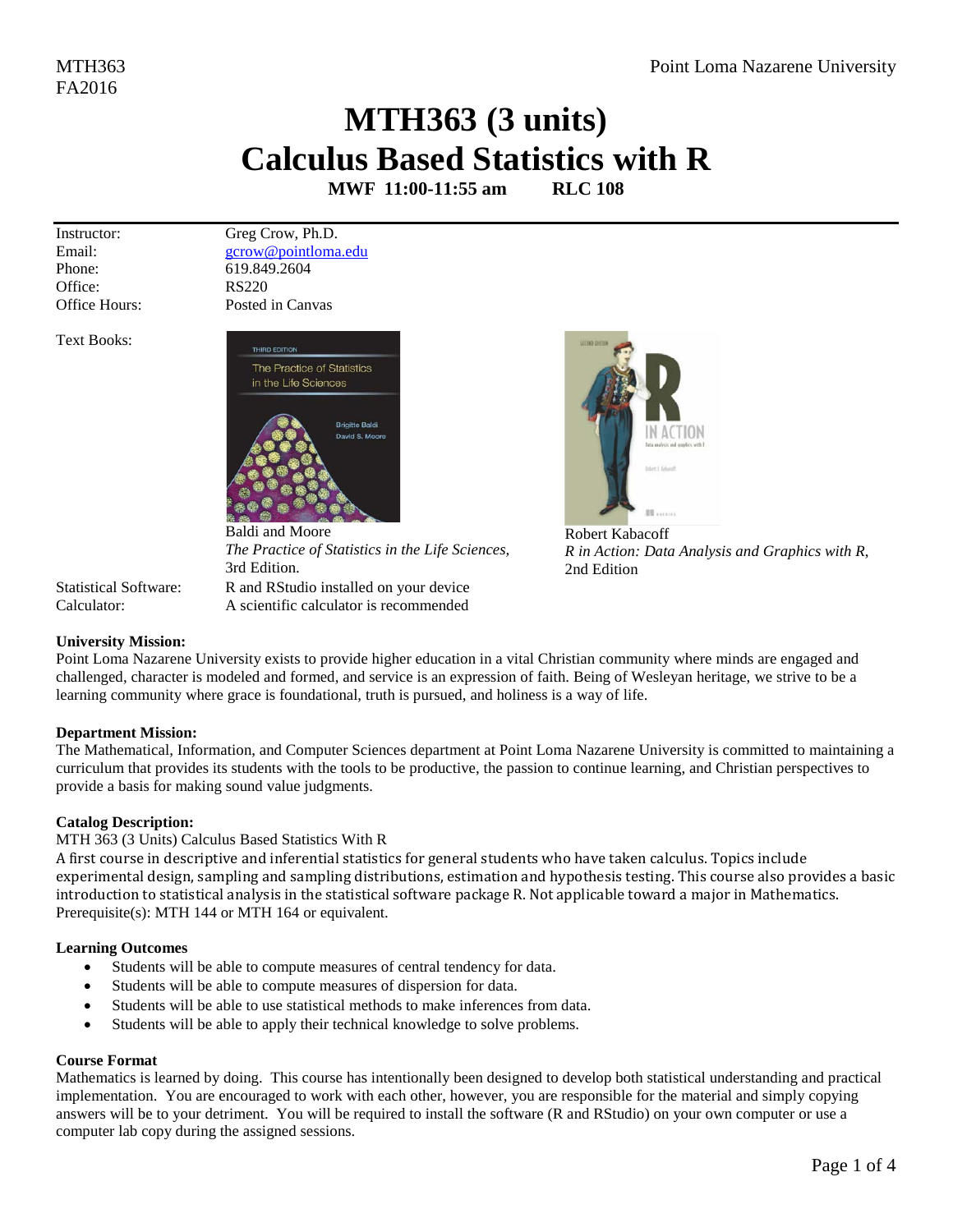## MTH363 Point Loma Nazarene University

## FA2016

#### **Homework:**

The homework is designed to allow you to grasp the concepts of Statistics; it is not an end in itself. Assignments will be announced on Monday, Wednesday and Friday. The work will be due on the following Friday. The problems from the text may be submitted as a hard copy or may be submitted by e-mail in Word or Excel format (but not in Google Docs). There may also be other activities that are completed as homework. Late homework will not be accepted without prior consent or a well-documented emergency beyond your control. The lowest homework score will be dropped prior to computing the final course grade.

Collected assignments must be prepared in a style suitable for grading. The following guidelines are used to determine credit:

- the organization must be easy to follow
- the work must be legible
- complete solutions must be written for problems (not just answers);
- answers must be clearly marked
- use complete sentences to answer questions

#### **Labs:**

The labs will be posted in Canvas and are due in Canvas at the scheduled times (by 11:59 pm on the Thursday prior to the next lab).

#### **Examinations and the Final Examination:**

There will be two Mid-Semester Examinations and a comprehensive Final Examination. Both Mid-Semester Examinations and the Final Examination will include problems and questions over material assigned in the text, readings and handouts, as well as material presented in class. The examination schedule is included in the daily schedule. The instructor will not accept excuses such as poor communication with parents, benefactors, surf team sponsors and/or travel agents. No examination shall be missed without prior consent or a well-documented emergency beyond your control. In such cases, all make-up exams will occur at 8:30 am on the Saturday between classes and Final Exam week. A score of zero will be assigned for an examination that is missed without prior consent or a well-documented emergency beyond your control. The Lab Final Examination will be included as 1/5th of the Final Examination score.

#### **Grade Components:**

| <b>Grade Component</b>       | <b>Percent</b> |
|------------------------------|----------------|
| Two Examinations at 15% each | 30             |
| Final Exam                   | 40             |
| Labs                         | 15             |
| Written Homework             | 15             |
| Total                        | 100            |

#### **Grading Scale:**

Grades are based on the number of points accumulated throughout the course with the following exception. A student must pass at least one of Examination 1, Examination 2, or the Final Examination in order to pass the class. That is, a score of 60% must be achieved on one of the Examinations, or else the final grade will be an F regardless of all other point totals. Approximate minimal percentages required to obtain a given grade are:

| <b>Grading Scale in percentages</b> | A | B                                                           |  |
|-------------------------------------|---|-------------------------------------------------------------|--|
|                                     |   | $\ $ (87.5, 90.0) $\ $ (77.5, 80.0) $\ $ (67.5, 70.0)       |  |
|                                     |   | $[92.5, 100]$ $[82.5, 87.5]$ $[72.5, 77.5]$ $[62.5, 67.5]$  |  |
|                                     |   | $[90.0, 92.5)$ $[80.0, 82.5)$ $[70.0, 72.5)$ $[60.0, 62.5)$ |  |

#### **Attendance:**

Attendance is expected at each class session. In the event of an absence you are responsible for the material covered in class and the assignments given that day.

Regular and punctual attendance at all classes is considered essential to optimum academic achievement. If the student is absent from more than 10 percent of class meetings, the faculty member can file a written report which may result in de-enrollment. If the absences exceed 20 percent, the student may be de-enrolled without notice until the university drop date or, after that date, receive the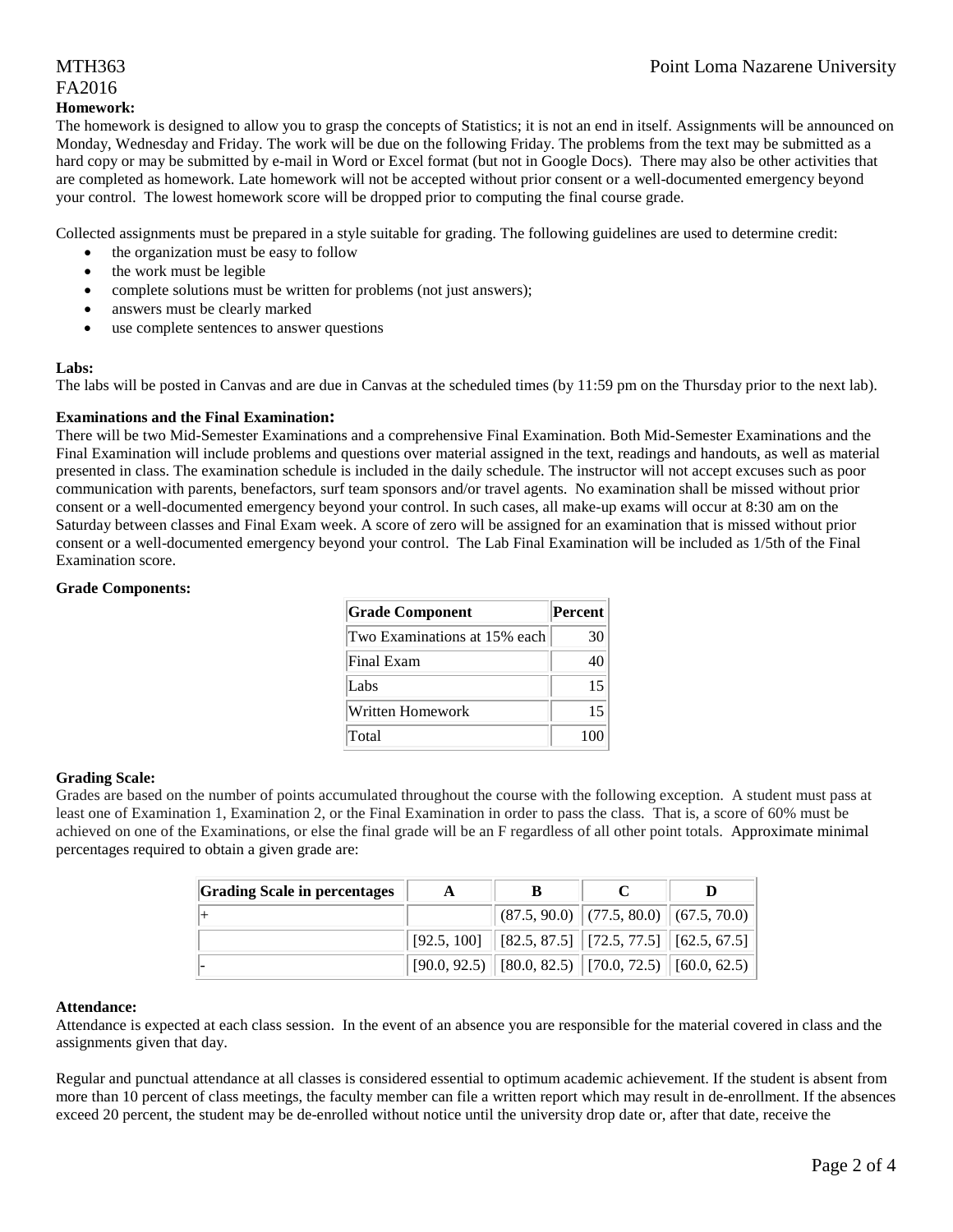## FA2016

appropriate grade for their work and participation.

See [http://catalog.pointloma.edu/content.php?catoid=24&navoid=1581#Class\\_Attendance](http://catalog.pointloma.edu/content.php?catoid=24&navoid=1581#Class_Attendance) in the Undergraduate Academic Catalog.

If you miss 10% of the class, you will receive a warning. If you miss 20% of the class, you will be automatically de-enrolled.

#### **Class Enrollment:**

It is the student's responsibility to maintain his/her class schedule. Should the need arise to drop this course (personal emergencies, poor performance, etc.), the student has the responsibility to follow through (provided the drop date meets the stated calendar deadline established by the university), not the instructor. Simply ceasing to attend this course or failing to follow through to arrange for a change of registration (drop/add) may easily result in a grade of F on the official transcript.

#### **Academic Accommodations:**

If you have a diagnosed disability, please contact PLNU's Disability Resource Center (DRC) within the first two weeks of class to demonstrate need and to register for accommodation by phone at 619-849-2486 or by e-mail at [DRC@pointloma.edu.](mailto:DRC@pointloma.edu) Se[e Disability](http://www.pointloma.edu/experience/offices/administrative-offices/academic-advising-office/disability-resource-center)  [Resource Center](http://www.pointloma.edu/experience/offices/administrative-offices/academic-advising-office/disability-resource-center) for additional information. For more details see the PLNU

catalog: [http://catalog.pointloma.edu/content.php?catoid=24&navoid=1581#Academic\\_Accommodations](http://catalog.pointloma.edu/content.php?catoid=24&navoid=1581#Academic_Accommodations) 

Students with learning disabilities who may need accommodations should discuss options with the instructor during the first two weeks of class.

#### **Academic Honesty:**

Students should demonstrate academic honesty by doing original work and by giving appropriate credit to the ideas of others. Academic dishonesty is the act of presenting information, ideas, and/or concepts as one's own when in reality they are the results of another person's creativity and effort. A faculty member who believes a situation involving academic dishonesty has been detected may assign a failing grade for that assignment or examination, or, depending on the seriousness of the offense, for the course. Faculty should follow and students may appeal using the procedure in the university Catalog.

See [http://catalog.pointloma.edu/content.php?catoid=24&navoid=1581#Academic\\_Honesty](http://catalog.pointloma.edu/content.php?catoid=24&navoid=1581#Academic_Honesty) for definitions of kinds of academic dishonesty and for further policy information.

#### **Copyright Protected Materials:**

Point Loma Nazarene University, as a non-profit educational institution, is entitled by law to use materials protected by the US Copyright Act for classroom education. Any use of those materials outside the class may violate the law.

#### **Credit Hour:**

In the interest of providing sufficient time to accomplish the stated course learning outcomes, this class meets the PLNU credit hour policy for a 3 unit class delivered over 15 weeks. Specific details about how the class meets the credit hour requirements can be provided upon request.

#### **Final Exam: 10:30 am-1:00 pm on Wednesday December 14th, 2016**

The final exam date and time is set by the university at the beginning of the semester and may not be changed by the instructor. This schedule can be found on the university website and in the course calendar. No requests for early examinations will be approved. Only in the case that a student is required to take three exams during the same day of finals week, is an instructor authorized to consider changing the exam date and time for that particular student.

#### **The Final Exam is a Comprehensive Examination.**